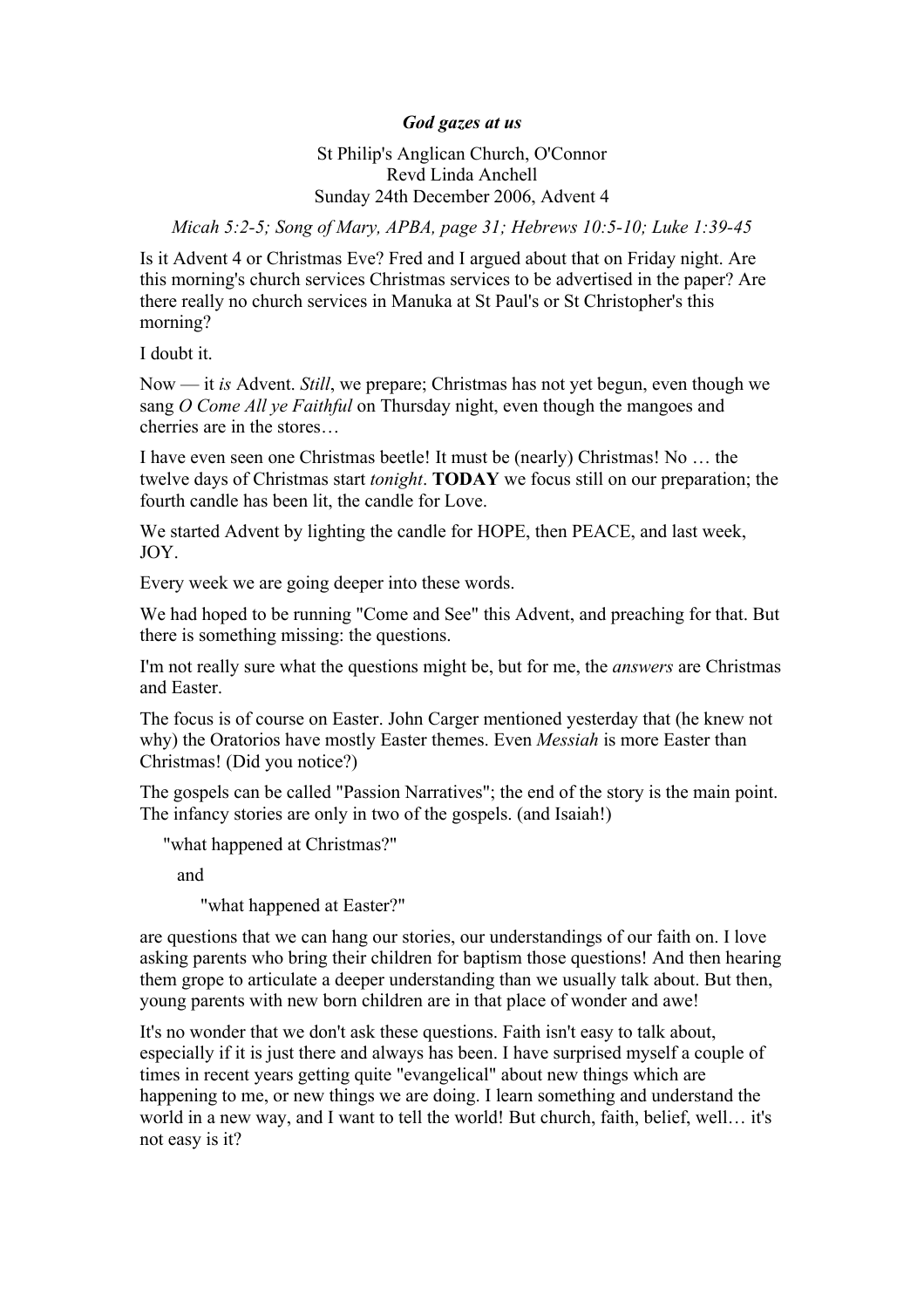Allow me to wander around here a bit. I wanted to talk about Emperor Penguins today. I saw the movie last week and it is amazing.

I also wanted to slam into the consumerist Christmas, but in a way Chris did that last week. There is a strange undercurrent of spirituality in all of us I suspect. Even atheists get very evangelical! Perhaps Christmas is a time to wake up the spiritual in us!

Jeanette has said that Iona is a place where the distance between the spiritual and the natural world is very thin. It is said to be a thin place. Is Christmas a thin or a thick time I wonder? Both, I suspect.

We certainly have difficulty spanning that distance between the spiritual and the natural world…

So, on this Fourth Sunday in Advent, what do we have?

"But you, O Bethlehem of Ephrathah, who are one of the little clans of Judah,"

one of the little clans….

and a lowly servant sings.

A young woman is pregnant and glorifying God. Her cousin is exultant, as is the child in the womb! (he leaped for joy!)

God visiting us in the small and humble; but more…

The really big story of Christmas is of course the love shown to us by god in becoming human… In reaching out to us… reaching out to the lowliest places, the lowliest people…

Love has that strange balance of gift; giver and receiver... who gives and who receives? The giver is given… the blessing just flows between, within, throughout the relationship.

[*and about here, I did add in some Emperor Penguin comments.* As I turned into the parking area this morning I was listening to Encounter on Radio National. And the Dominican friar who was talking was talking about relationship, and love, and *gaze*. And I thought of the penguins. Last week I saw the movie, March of the Penguins. When they reach the safe place to lay their eggs, (fifty or more miles into the Antarctic ice!) they then mill around and choose their mate. And the film has this wonderful scene of two penguins, just standing and gazing at one another, beaks sometimes touching, heads sometimes lowered, but just gazing… Have you ever seen two adolescents looking like that?

Or, the gaze held between a mother and baby.

God gazes at us, and we gaze back…]

As god reaches out to us, we reach back to god…

or, as Julian of Norwich says:

*What can allow us to take more delight in God, than to see that he takes delight in us* 

The Hope spoken of by Rebecca gives us the courage to stand up and lift our heads when there are signs of apocalyptic calamity, as there are now. This hope is a way to conduct your life, to live well. (and with courage!)